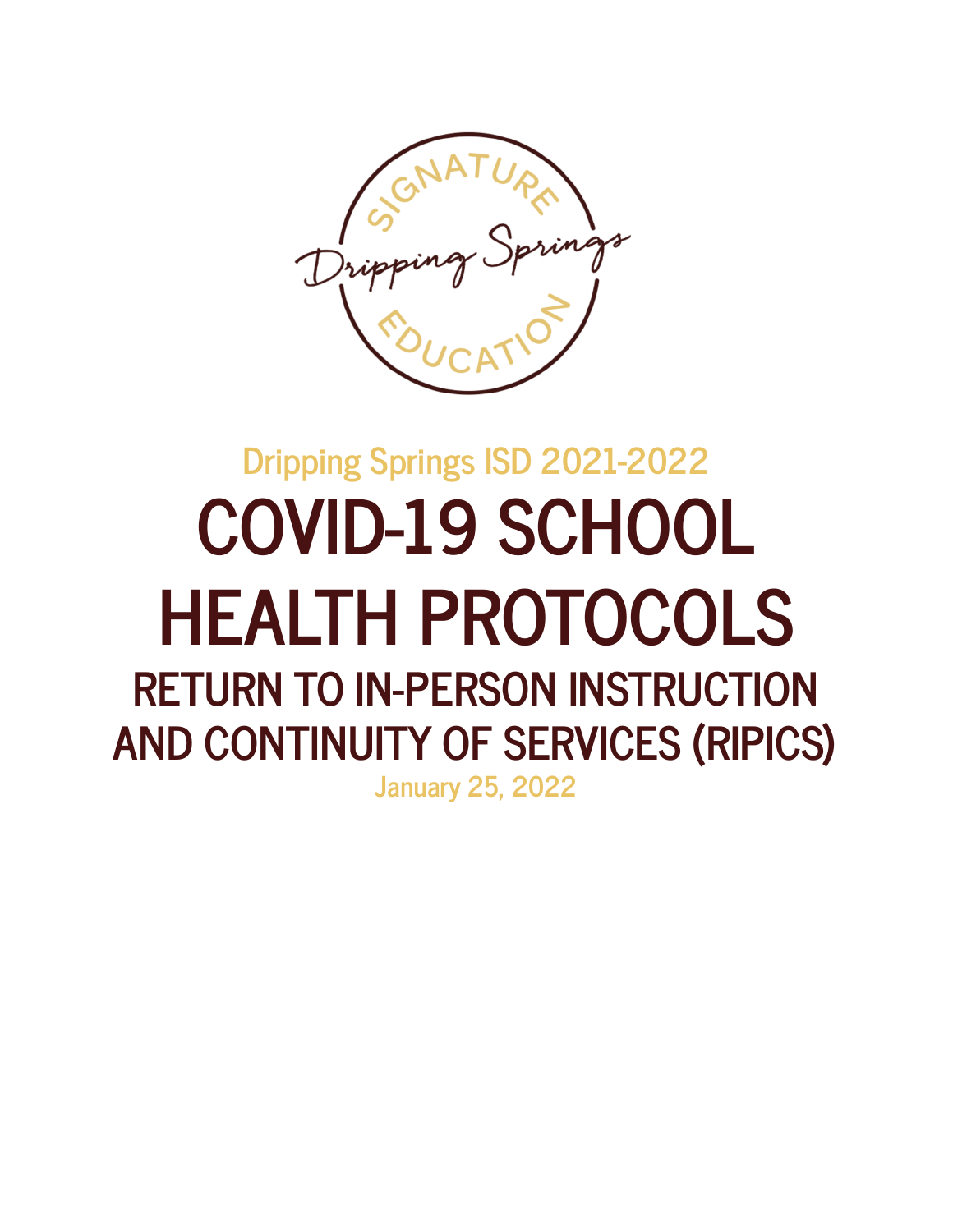The health and safety of DSISD staff and students remain our highest priority. Dripping Springs ISD is consistently implementing the [Governor's](https://gov.texas.gov/uploads/files/press/EO-GA-38_continued_response_to_the_COVID-19_disaster_IMAGE_07-29-2021.pdf) Executive Order GA-38, [Texas](https://tea.texas.gov/sites/default/files/covid/SY-20-21-Public-Health-Guidance.pdf) [Education](https://tea.texas.gov/sites/default/files/covid/SY-20-21-Public-Health-Guidance.pdf) Agency (TEA) Public Health Guidance, Texas Department of State Health Services (DSHS), and Centers for Disease Control and Prevention (CDC) guidance to the extent possible.

Dripping Springs ISD continues to monitor the impact of COVID-19 in our community and implement prevention strategies to the largest extent practical. The situation surrounding COVID-19 can change rapidly. Therefore, DSISD will use multiple indicators and strategies to determine our COVID-19 protocols and practices, to create a healthy and safe environment for our students, staff, and community.

The phases described within this plan are intended to be used as needed based on conditions surrounding the COVID-19 pandemic and updated guidance or requirements from health officials and regulatory authorities. The most updated plan will be posted on the Dripping Springs ISD website at [https://www.dsisdtx.us/covid.](https://www.dsisdtx.us/covid)

# **TABLE OF CONTENTS**

| <b>INSTRUCTIONAL PLAN</b>                                            | 3              |
|----------------------------------------------------------------------|----------------|
| <b>Start of the School Year</b>                                      | 3              |
| Homebound Learning for Students with Medical Needs                   | 3              |
| <b>Temporary Virtual Academy</b>                                     | 3              |
| <b>Addressing Students' Academic Needs</b>                           | $\overline{4}$ |
| Addressing Students' and Staff Social-Emotional, Mental Health Needs | $\overline{4}$ |
| <b>INDICATORS</b>                                                    | 5              |
| Factors in Program, on Campus, in the Area or State                  | 5              |
| Vaccination Rate and Access for Students and Staff                   | 5              |
| PREVENTION AND MITIGATION STRATEGIES                                 | 6              |
| <b>Phase 1, Enhanced Operations</b>                                  | 6              |
| <b>Buildings and Buses</b>                                           | 6              |
| Handwashing and Hand Sanitizer                                       | $\overline{7}$ |
| Respiratory Etiquette and Air Quality                                | 7              |
| <b>Health Monitoring</b>                                             | 8              |
| <b>Phase 2, Situational Considerations As Warranted</b>              | 11             |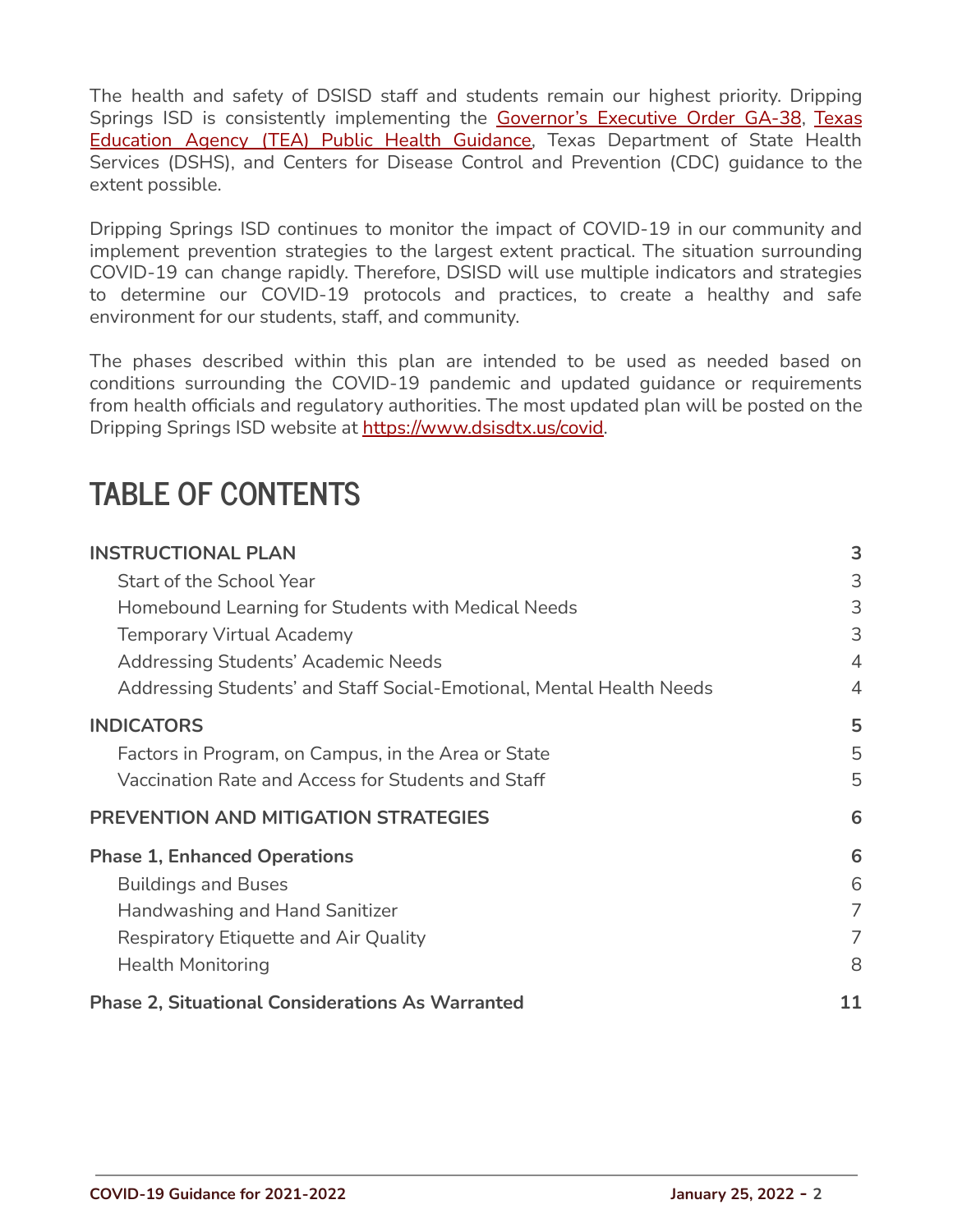# <span id="page-2-0"></span>**INSTRUCTIONAL PLAN**

### <span id="page-2-1"></span>**Start of the School Year**

Dripping Springs ISD began the school year on August 17, 2021, as noted in the currently adopted [2021-2022](https://www.dsisdtx.us/cms/lib/TX02204855/Centricity/Domain/131/Calendar.pdf) school calendar. Students were able to participate in in-person learning or homebound learning. Due to rapidly changing conditions related to COVID-19, DSISD also offered a temporary virtual academy this past fall for elementary students in kindergarten through fifth grade (which has concluded).

Students receiving special education services who are in need of accommodations (other than what is listed within these health protocols) in order to attend their classes will receive special consideration through their ARD committees. Parents should contact their child's campus or the Special Services Department with questions specifically related to their child's needs.

### <span id="page-2-2"></span>**Homebound Learning for Students with Medical Needs**

Students whose personal medical needs prevent them from attending school in person may be considered for Homebound instruction. DSISD students who are confined to the home or hospital due to medical conditions may potentially be eligible for Homebound instruction through the Special Services Department. Taking into account the status of the pandemic, immuno-compromised students who cannot be in public settings may be eligible for these services and should contact their campus administrator or campus counselor to request consideration.

Homebound instruction includes asynchronous assignments supported by a minimum of four hours of direct instruction per week either at the student's home or virtually. The homebound program does not include all-day virtual face-to-face instruction as was offered during the 2020-21 school year.

Eligibility for Homebound instruction requires documentation from a licensed physician and consideration by a Homebound/504/ARD Committee. In order to qualify for homebound instruction, students must meet certain legal criteria. [Homebound](https://www.dsisdtx.us/Page/520) Guidelines

# <span id="page-2-3"></span>**Temporary Virtual Academy (for Kindergarten through Fifth Grade, August - December 2021)**

The Temporary Virtual Academy was available for [in-district](https://www.friscoisd.org/departments/attendance-zones/home) students who are zoned to Dripping Springs ISD. A virtual option was not offered to students in grades 6-12. Pre-kindergarten students also remain in-person only.

Virtual academy students were expected to participate in daily live, synchronous instruction, and to complete asynchronous activities. Teachers provided opportunities for enrichment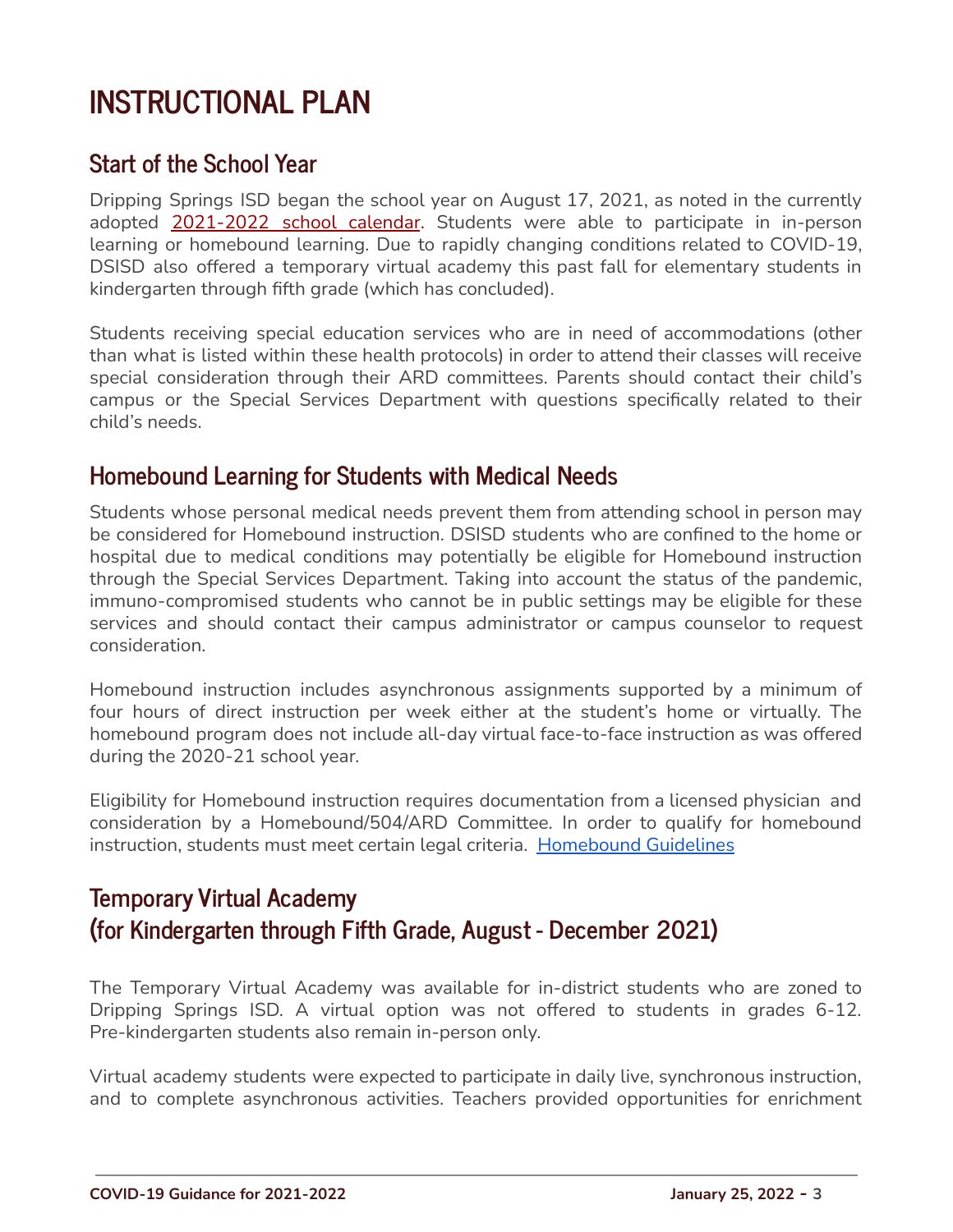and intervention based on students' individual needs. Students were not taught or combined in classes with their home campus. Students were able to participate in their home campus field trips, assemblies, etc.

Students who enrolled in the virtual academy option had a *one-week delay* to the start of the school year and began online classes Tuesday, August 24. On-campus instruction was the default learning environment for students in all grade levels starting with the first day of school on Tuesday, August 17.

The virtual academy was an option for Grades K-5 only through the first semester as necessary until a vaccine was authorized for children under the age of 12. With a vaccine now available for children 5 and older, virtual instruction is no longer offered and concluded at the end of the Fall 2021 semester.

### <span id="page-3-0"></span>**Addressing Students' Academic Needs**

The master schedule for DSISD campuses has been adjusted to allow for time during the school day to academically intervene with students. At the elementary level this time is referred to as "WIN" time (What I Need). At the secondary level the campuses utilize Tiger Time as well as academic tutorials before school. Intervention materials and resources have been purchased to support learners and are used by interventionists in the MTSS process.

Students who have not shown mastery on STAAR assessments in 2021 will be provided opportunities to participate in ten Saturday tutoring sessions taking place in the spring of 2022 to supplement and support learning beyond the spiraling of concepts taking place during the school day. Intervention materials and resources have been purchased to support learners in need.

# <span id="page-3-1"></span>**Addressing Students' and Staff Social-Emotional, Mental Health Needs**

To ensure continuity of services for students and staff, DSISD has employed a district nurse. The district nurse supports COVID testing of staff, is responsible for supporting COVID notifications, and dashboard updates. The district nurse also provides support to campuses during required student health screening (vision, hearing, scoliosis, and acanthosis).

DSISD hired a Director of SEL and Health Services to lead the work of our Counselors and Mental Health Professional staff along with the health professionals employed in the district. Having a position dedicated to ensuring equitable, comprehensive services is beneficial in meeting the needs of students and staff.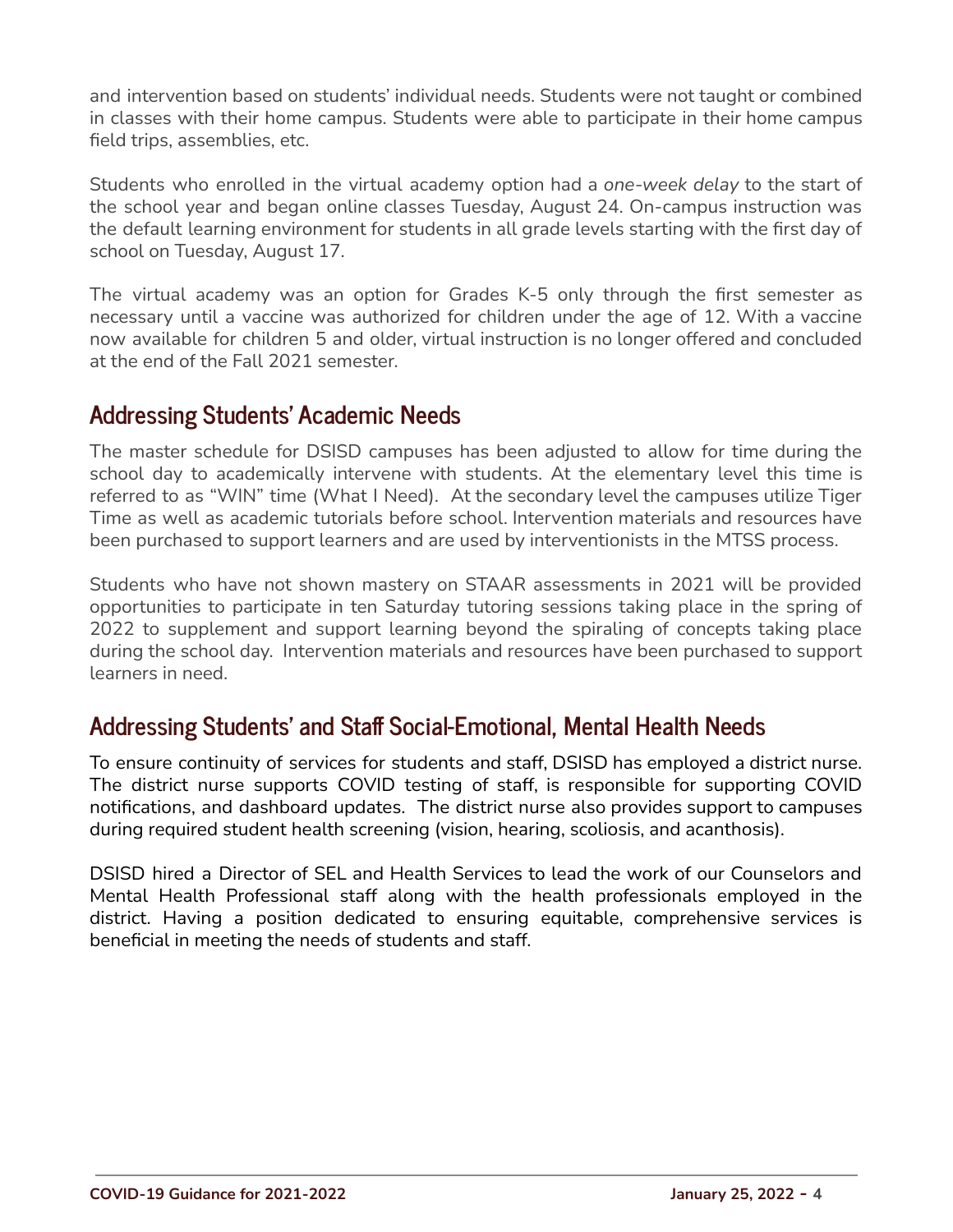# <span id="page-4-0"></span>**INDICATORS**

### <span id="page-4-1"></span>**Factors in Program, on Campus, in the Area or State**

The current active cases of COVID-19 in DSISD programs and on campuses, as well as the average daily rates of new infections in Hays County over time, have bearing on the protocols needed. The Hays County Health [Department](https://experience.arcgis.com/experience/9120e6293f4b4c499a45943d8efb8893) Dashboard provides up-to-date data on the number of active cases. As we saw over the last year, local and state health officials provide guidance for school districts based upon data in the area and across the state. As such, DSISD may implement additional protocols as appropriate based upon specific situations.

### <span id="page-4-2"></span>**Vaccination Rate and Access for Students and Staff**

DSISD does not require COVID vaccinations for any student or staff member. However, health officials are urging everyone who can get COVID vaccinated to do so as soon as possible. Families and staff members who are inclined to get vaccinated should consider this as a personal prevention measure.

COVID vaccines are widely available for those aged 5 years and older. Currently, the local vaccination rate is steadily increasing. Vaccination access is readily available in Hays County.

NOTE: This is not a comprehensive list of the indicators the district will use to make decisions on COVID protocols, but a list of the items the district may use. No single indicator will be used, and the district will *weigh all factors before any decisions are made to change protocols.*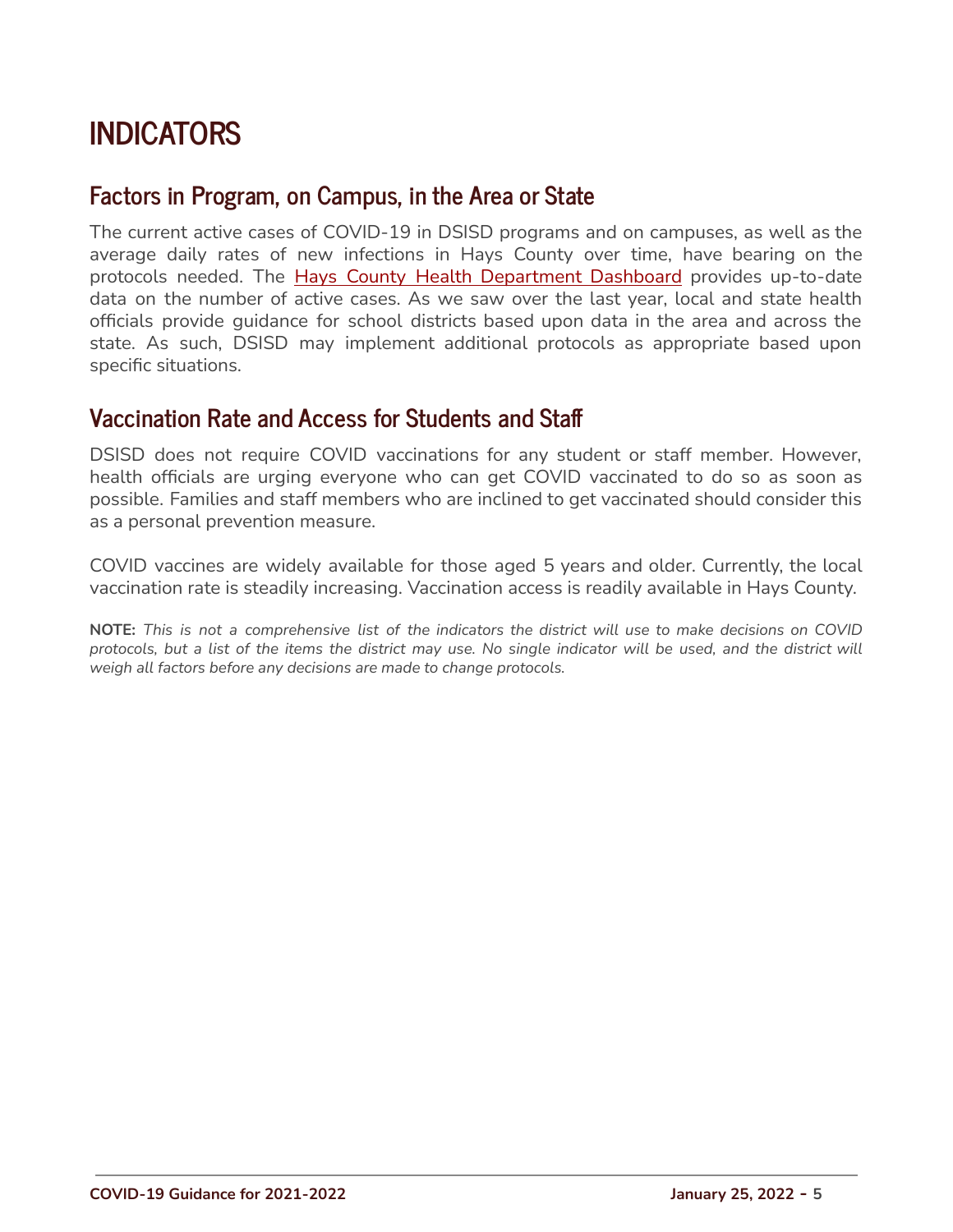# <span id="page-5-0"></span>**PREVENTION AND MITIGATION STRATEGIES**

**How DSISD will maintain the health and safety of students, educators, and other school staff**

# <span id="page-5-1"></span>**Phase 1, Enhanced Operations**

### <span id="page-5-2"></span>**Buildings and Buses**

Campuses and buses will continue to have robust cleaning and sanitization protocols. Each classroom and restroom will be disinfected each evening. All high-touch areas will be disinfected regularly. Campuses will have posters and reminders for healthy habits.

Buildings will return to regular capacity with all students on campus for instruction. Classroom desks may be arranged as appropriate for classroom instruction. Older students will move between classrooms and teachers, following their schedules. Campuses and programs will continue to maximize the use of outdoor spaces for fresh air and distancing.

#### ● Parents may request their student be provided a divider to use at their desk.

#### **RECESS**

Recess will be held outside, weather permitting, and classes will follow the campus master schedule. Multiple play areas and zones will be leveraged for both safety and supervision.

#### **CAFETERIA**

The cafeteria will function up to building capacity. Students will sit with their class and be permitted to select their seating.

● Campuses have added tables outside with staffing for supervision. Parents should notify their child's teacher to indicate preference to sit outside, weather permitting.

The Child Nutrition department has provided meals during the academic year under the extension of the Summer Seamless Option (SSO).

#### **WATER FOUNTAINS**

Water fountains and bottle fillers will be available for student use; however, students will be encouraged to bring a water bottle from home.

#### **TRAVEL**

Students will be permitted to participate in field trips and travel within the U.S. Buses will operate up to full capacity as dictated by route needs. Students must register for transportation services.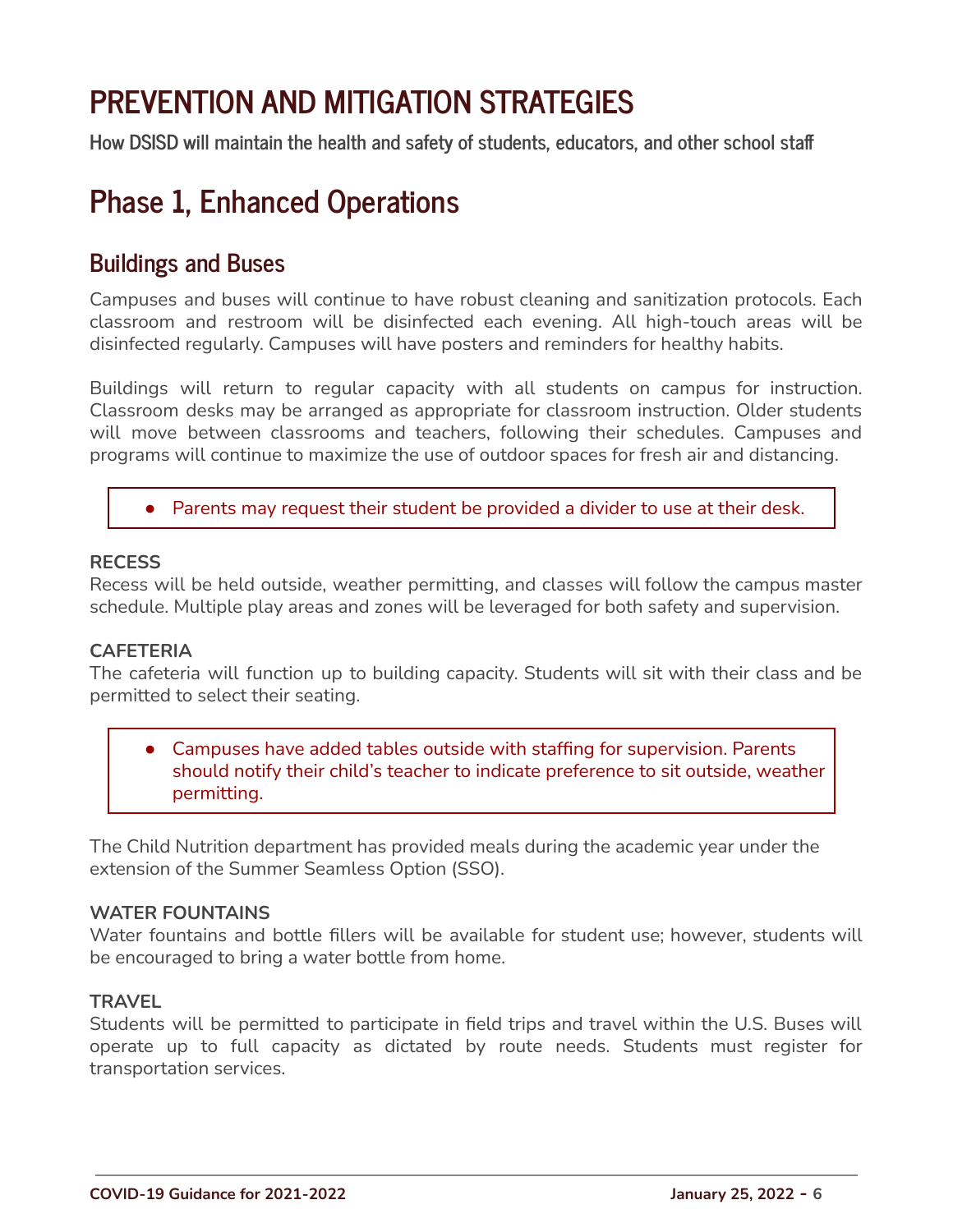- Students may be opted out of field trips and remain on campus with an alternative activity or assignment. Parents will be provided the opportunity to note that they are opting their student out of the activity on the field trip permission slip.
- Parents may elect to transport their student to and from a field trip in lieu of bus service to the activity, depending upon the venue's restrictions, and should note that they are opting their student out of the district transportation on the field trip permission slip. Depending upon the venue's restrictions, parents may not be able to attend the field trip even if they transport their own student. Carpooling will not be allowed.

#### **VISITORS**

Visitors will be allowed on campuses. All visitors will be asked to show an ID to be checked into the Raptor Visitor Management system when entering a school.

#### **CAMPUS PROGRAMMING**

Campus programming and events will be held in person up to building capacity. There will be some limited video opportunities depending on the event, venue, etc.

- Students may opt out of assemblies and will be supervised in an alternate location on campus during this time. Parents should notify their classroom teacher in writing with a request for their student to opt out.
- Campuses may consider various scheduling approaches and locations for school-wide events that reduce the concentration of students.

### <span id="page-6-0"></span>**Handwashing and Hand Sanitizer**

Students and staff will practice thorough hand washing and teachers will promote hand hygiene including reminding students to wash their hands often for at least 20 seconds. Staff and students will use hand sanitizer when hand washing is not feasible. Classrooms and common spaces will have hand sanitizer available for use.

# <span id="page-6-1"></span>**Respiratory Etiquette and Air Quality**

DSISD encourages staff, students and visitors to follow local health mandates and CDC guidance and wear masks. However, DSISD will be mask-optional for all staff and students. Per GA-38 on July 29, 2021, school systems cannot require students or staff to wear a mask. DSISD emphasizes the importance of respecting and accepting the personal decisions of others related to wearing or not wearing a mask.

Staff, students and visitors will be reminded to follow best practices for respiratory etiquette, including covering coughs and sneezes, to keep from getting and spreading infectious illnesses. In addition, the district is updating the MERV ratings of the filters used on campuses and buses to improve air quality and filtration. The district will continue to have increased air flow and ventilation.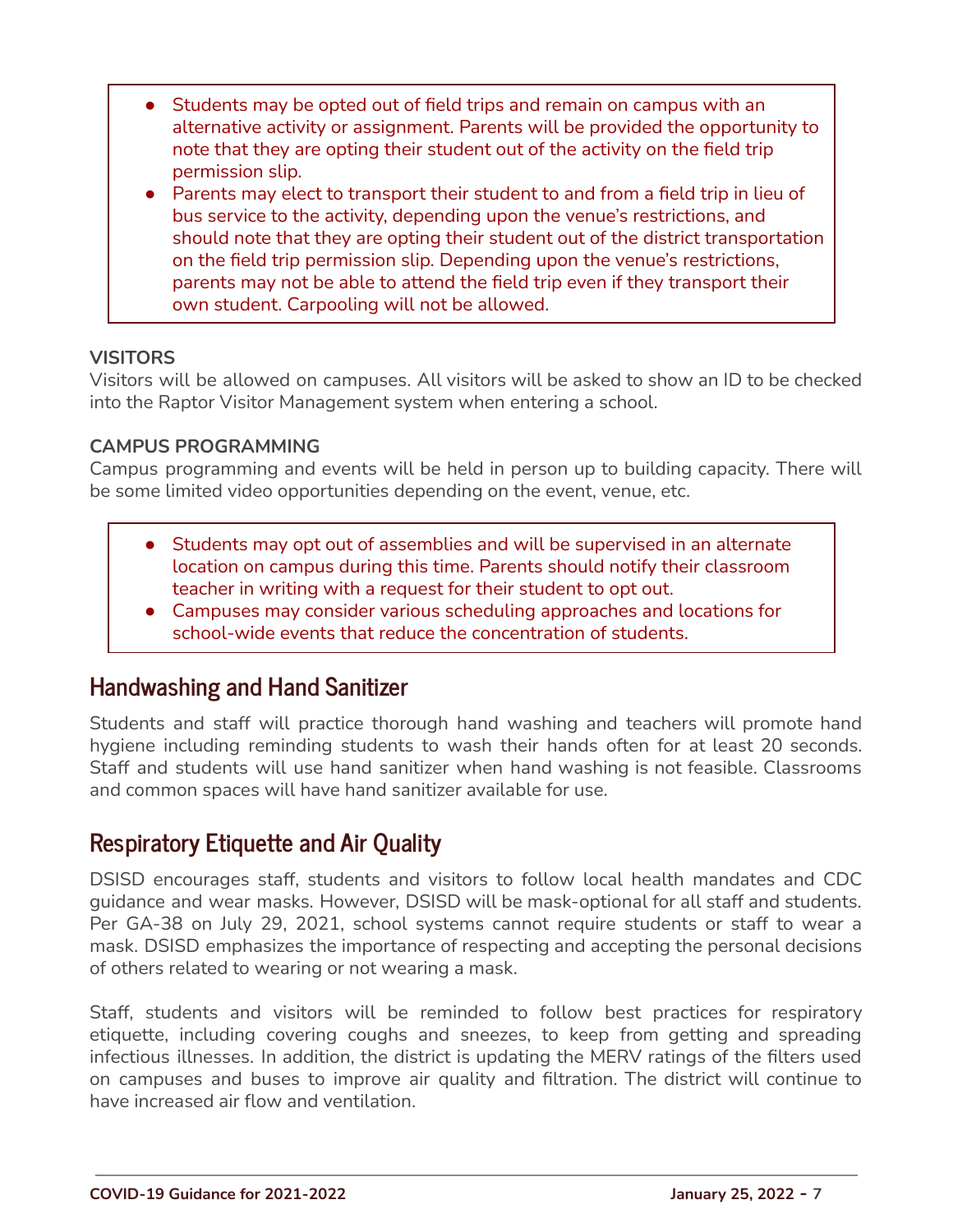# <span id="page-7-0"></span>**Health Monitoring**

#### **PERSONAL HEALTH EVALUATION**

All students, staff, and visitors are expected to evaluate their health status and self-screen for COVID-19 symptoms or other signs of illness daily before reporting to campus. Individuals should not enter campuses or district buildings if sick with symptoms of COVID-19 or any infectious illness.

COVID-19 Symptoms Check: Have you recently begun experiencing any of the following in a way that is not normal for you?

- Fever or chills
- Cough
- Shortness of breath or difficulty breathing
- Fatigue
- Muscle or body aches
- Headache
- New loss of taste or smell
- Sore throat
- Congestion or runny nose
- Nausea or vomiting
- Diarrhea

#### **SYMPTOMATIC INDIVIDUALS**

Students, staff, and visitors who have symptoms of COVID-19 or any infectious illness are required to stay home. Students who are ill on campus will be referred to the school nurse for evaluation. An evaluation tool was collaboratively developed with campus health professionals. Symptomatic students and staff should follow the district process for reporting absences related to illness.

Any student or staff member who is not feeling well should be in contact with a healthcare provider for care and any potentially appropriate testing. Staying home when sick is essential to keep infections out of schools and prevent spread to others.

● People who are confirmed to have COVID-19 or are showing symptoms of COVID-19 need to isolate regardless of their vaccination status.

#### **STUDENTS WHO HAVE COVID-19**

Parents should report to the school nurse if a student tests positive for COVID-19. The district will follow the policies outlined in the Student [Handbook](https://www.dsisdtx.us/domain/143) for attendance and the [Elementary](https://www.dsisdtx.us/Page/2909) Grading Guidelines and Secondary Grading [Guidelines](https://www.dsisdtx.us/Page/2908) for make-up work.

As provided in this [Department](https://dshs.texas.gov/covid19readmission/) of State Health Services (DSHS) Rule, school systems must exclude students from attending school in person who are actively sick with COVID-19, who are suspected of being actively sick with COVID-19, or who have received a positive test result for COVID-19.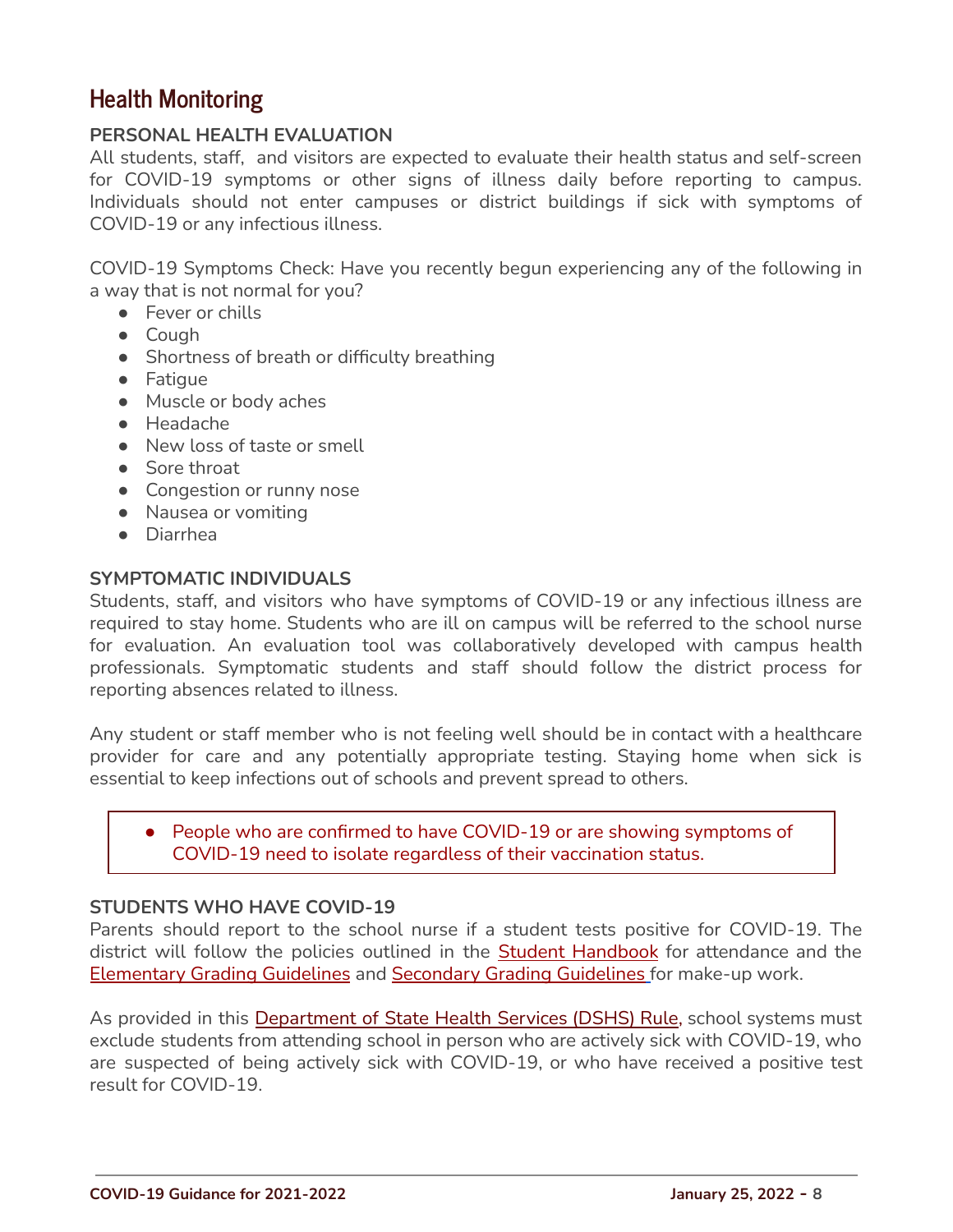Parents must ensure they do not send a child to school on campus if the child has COVID-19 symptoms or is test-confirmed with COVID-19, until the conditions for re-entry are met per [rule](https://dshs.texas.gov/covid19readmission/) of the Department of State Health Services.

In summary, the student is required to isolate and may return to school by checking in through the nurse's office when all three of the following criteria are met:

- At least one day (24 hours) has passed since resolution of fever without the use of fever-reducing medications;
- Improvement in symptoms (e.g., cough, shortness of breath); and
- At least 10 days have passed since symptoms first appeared, or since testing positive if asymptomatic.

In addition, the University Interscholastic League may have additional requirements to return for students who participate in UIL activities.

If an individual has tested positive for COVID and believes the test was a false positive and wants to return to school before completing the above stay at home period, the individual must obtain a negative PCR acute infection test.

#### **STAFF WHO HAVE COVID-19**

Staff should report to their supervisor if they test positive for COVID-19. Staff members will not be permitted to be at work and will be required to use personal or local leave for absences. Up to 8 days of COVID leave are reimbursable to employees who submit appropriate documentation of COVID-related need for leave during the 2021-2022 school year to the HR Department.

Similar to students, school systems must exclude staff from attending school in-person who are actively sick with COVID-19, who are suspected of being actively sick with COVID-19, or who have received a positive test result for COVID-19.

Based on the Texas Education Agency (TEA) Public Health Guidance, staff may return when:

- If symptomatic, at least 5 days have passed since symptom onset, and fever free\*, and other symptoms have improved (date of symptom onset is day 0)
- For those with no symptoms, at least 5 days after the day they tested positive (date of positive test is day 0)
- DSISD strongly recommends staff wear a mask for an additional five days after their return to work per CDC guidance.

\*Fever free for 24 hours without the use of fever suppressing medications. Fever is a temperature of 100° Fahrenheit (37.8° Celsius) or higher.

Staff who are symptomatic and suspected of having COVID-19 but want to return to school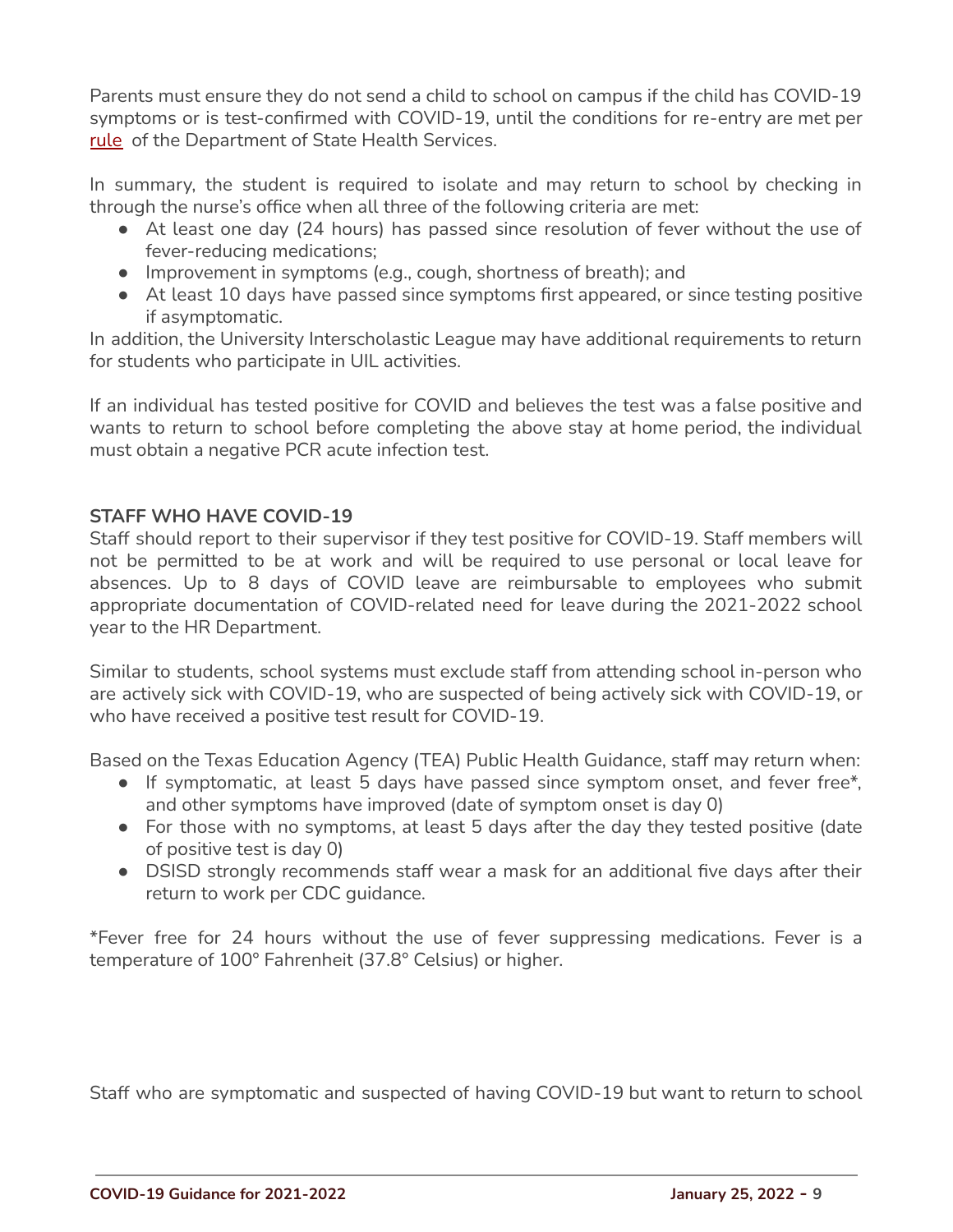before completing the above stay-at-home period must either:

(a) obtain a medical professional's note clearing the individual for return based on an alternative diagnosis, though for health privacy reasons the note does not need to indicate what the alternative diagnosis is; or

(b) obtain a negative result from a PCR acute infection test.

#### **NOTICES REGARDING POSITIVE INDIVIDUALS**

Notices will be sent to any classroom or bus if an individual who has been in the classroom or on the bus is test-confirmed to have COVID-19. In addition, if an affected individual has been on any campus, the district is required to notify the Hays County Health Department, in accordance with applicable federal, state and local laws and regulations, including confidentiality requirements of the Americans with Disabilities Act (ADA) and Family Educational Rights and Privacy Act (FERPA). The district also must submit a report to the Texas Department of State Health Services as required by the Texas Education Agency.

#### **STUDENTS EXPOSED TO A KNOWN POSITIVE CASE**

The district will not be conducting contact tracing, per TEA Public Health Guidance. However, if the district is made aware that a student was in close contact with an individual who has COVID-19, the district will notify the student's parents.

Parents of students who are determined to be close contacts of an individual with COVID-19 may opt to keep their students at home during the recommended stay-at-home period. (The same option is available to staff as well through use of local or personal leave.)

- If parents of students opt to have their child remain home due to close contact, the CDC states that the stay-at-home period can end for students experiencing no symptoms on Day 10 after close contact exposure, if no subsequent COVID-19 testing is performed.
- Alternately, the stay-at-home period also can end if they receive a negative result from a PCR acute infection test after the close contact exposure ends.

#### **STAFF EXPOSED TO A KNOWN POSITIVE CASE**

Staff who meet the close contact threshold with a COVID-19 positive individual and are in one of the following groups, do not need to stay at home:

- Ages 18 or older and have received all recommended vaccine doses, including boosters and additional primary shots for some immunocompromised people.
- Was confirmed COVID-19 positive within the last 90 days and has fully recovered.

For staff who meet the close contact threshold with a COVID-19 positive individual who are not in one of the above groups, it is recommended that the school system require that staff remain off campus during the stay-at-home period. Alternatively, if these staff continue to work on campus, rapid testing must be performed periodically for 5 days post-exposure, with testing on the 5th day recommended.

# **ADDITIONAL PREVENTION AND MITIGATION STRATEGIES:**